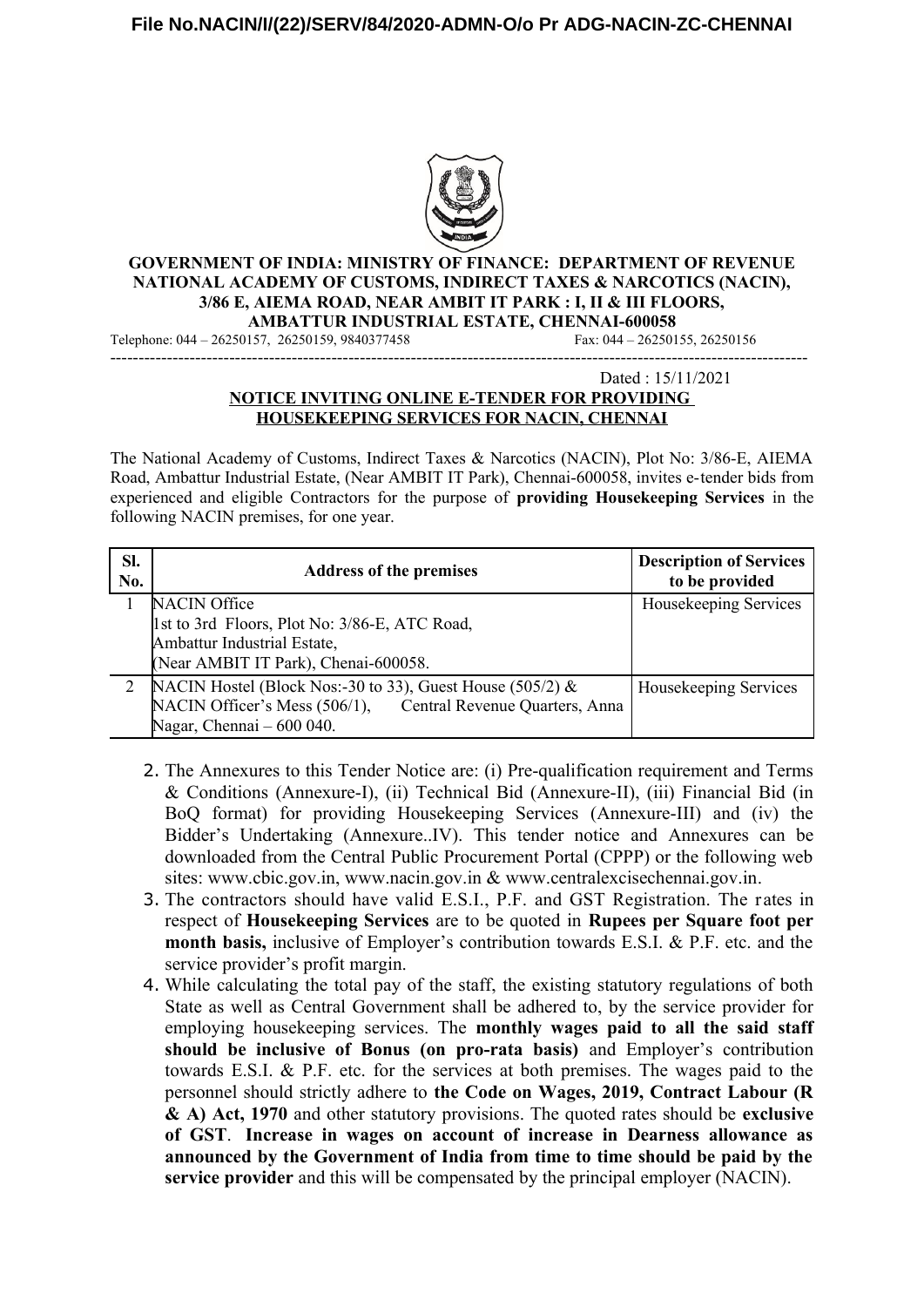- 5. Only those bidders, who have their offices and workforce in Chennai city, may post their bids for this e-tender; they will have to provide valid address proof as evidence for the same. **Bids submitted by Service providers who do not have an office and work force in Chennai city will not be considered.**
- 6. **A mandatory pre-bid meeting will be held on 26.11.2021 (Friday) at 11.30 Hrs at NACIN Office, Chennai. Unlike normal offices, NACIN is a training organization and hence it has its own special needs.** Hence, prospective bidders have to compulsorily view the premises of NACIN office and Guest House/Hostel and attend the pre-bid meeting to understand the requirements of NACIN, Chennai.  **Bids submitted without attending pre-bid meeting will be summarily rejected.**
- 7. **The Integrity Pact,** which is a part of this Notice and which has been uploaded as an Annexure to this Tender Notice, has to be filled up by the bidder, signed and uploaded along with the Technical Bid. **Any bid, uploaded without the Integrity Pact,** in the prescribed format, **will not be accepted at the Technical evaluation stage.**
- 8. Interested bidders, who comply with the terms and conditions of this tender notice and who possess valid Digital Signature Certificates (DSC), may submit their e-bids online in the formats prescribed for Technical  $\&$  Financial bids. Their e-bids are to be completed in all aspects and are to be uploaded/submitted online only through the CPP Portal. **Hard copies of the bids shall not be accepted.**
- 9. Critical dates:
- a. **Pre-bid meeting : On 26.11.2021 (Friday) at 11.30 AM**
- b. **Last date for online upload of bids : Before 01-00 PM on 06.12.2021 (Monday)**
- c. **Date & time for Opening of tender : On 07.12.2021 (Tuesday) after 01-30 PM**
- 9. **All bidders for this e-tender are deemed to have understood and accepted the contents of this Notice.** Service providers who do not fulfill per-qualification requirements will not be considered for Technical Bid evaluation. **The Financial bid should be filled in the Annexure-III BoQ format only.** Financial bids of only those service providers who fulfil the "Pre-Qualification Requirements", who accept the "Terms and Conditions" of the tender notice and who qualify in the Technical bid, will be opened.
- 10. **Care may be taken to ensure that the Financial bids' details are not visible along with the Technical bid**. **In case the Financial bids are visible along with the Technical bid, the bid will be liable to be rejected.**
- 11.For any further enquiries/clarifications, Shri V.P.Hari, Superintendent (Ph:9840377458) may be contacted.

Digitally Signed by Venugopalan Nair Date: 15-11-2021 17:25:43 Reason: Approved

**ASSISTANT DIRECTOR**

Encl: Tender Document in Annexures I to IV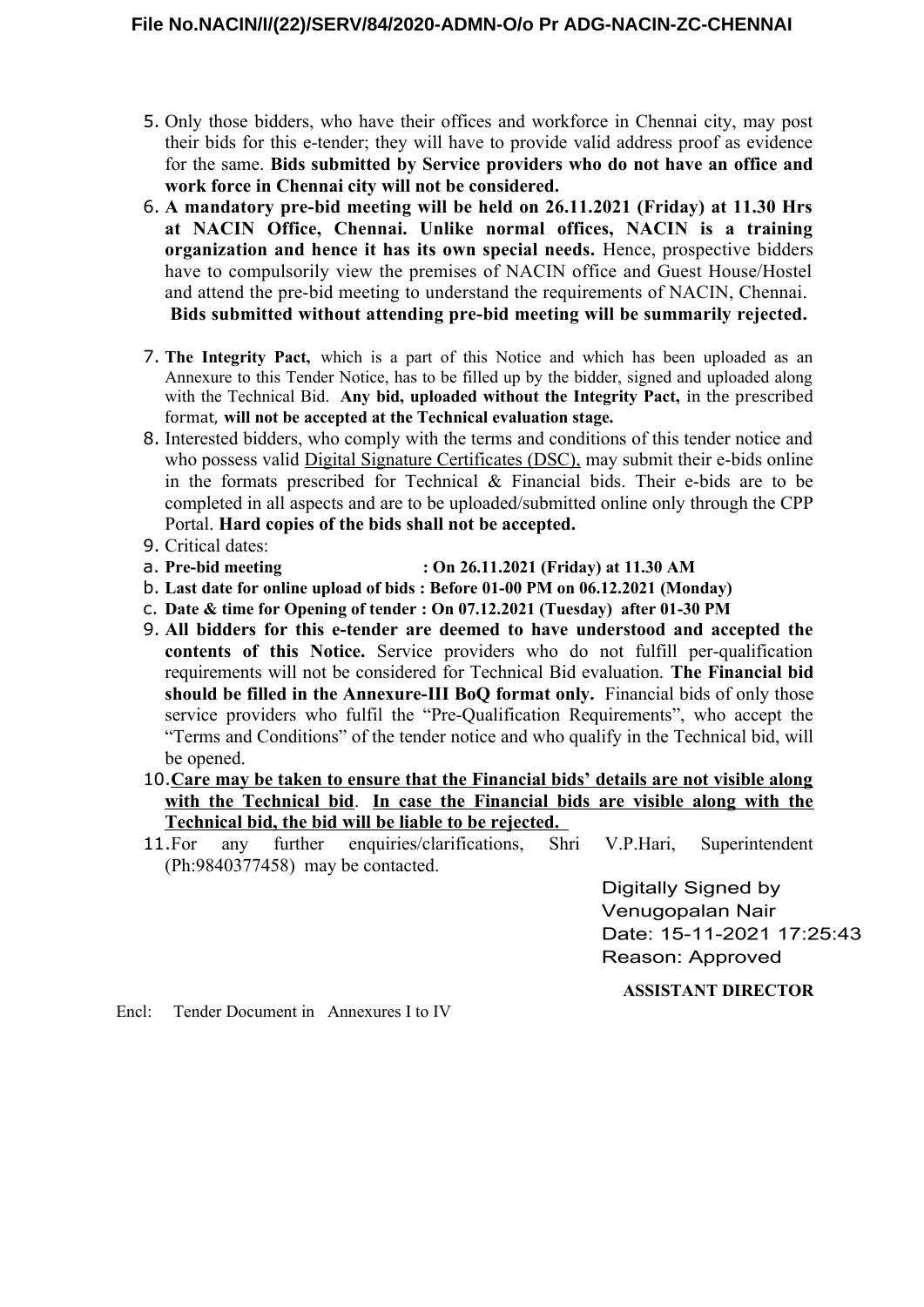## **ANNEXURE-I**

## **PRE-QUALIFICATION REQUIREMENTS AND TERMS & CONDITIONS**

### A. **PRE-QUALIFICATION REQUIREMENTS: -**

A bidder for the supply of Housekeeping staff, shall be considered for award of contract only if the following Pre-Qualification Requirements are fulfilled by the bidder:

- i. The bidder should have experience in providing Housekeeping Services and they should have **minimum experience of three years** in providing manpower and Housekeeping Services to **at least one** Government organization / Public Sector office / Large Corporate Office. **Self-Attested Copies of Agreement / Work Order** from the above-mentioned clients should be provided as documentary evidence. **Certificate of appreciation** from any two major clients may also be enclosed.
- ii. The bidder should have experience in providing housekeeping services at any one site, not belonging to their own and measuring not less than **25,000 Sq.Ft. area**.
- iii.The bidder should have registered with **ESI & PF Departments** as on 01.04.2018. Copies of the registration papers along with code numbers attached to the Agency/Company shall be provided.
- iv.The bidder should have **GST Registration** & should have paid GST of at least Rs.5 Lakhs in any one of the preceding three financial year viz., 2017-18, 2018-19 and 2019-20. Documentary evidence in this regard shall be provided.
- v. The bidder should furnish proof for filing **Income Tax Returns** for the consecutive three financial years viz., 2017-18, 2018-19 and 2019-20. **Profit & Loss Account and Balance Sheets** for the above mentioned three years are to be furnished.
- vi.The bidder **should not have incurred loss** in any two years during the last three years as i.e. 2017-18, 2018-19 and 2019-20. An undertaking to that effect should be furnished by the bidder.
- vii.The bidder should give an undertaking towards acceptance of the terms & conditions stated in the tender document. **The bidder must have participated in the pre-bid meeting held at NACIN and viewed the NACIN office and Guest House/Hostel premises before bidding**.
- viii.**The Integrity Pact,** which is a part of this Notice and which has been uploaded as an Annexure to this Tender Notice, has to be filled up by the bidder, signed and uploaded along with the Technical Bid. **Any bid, uploaded without the Integrity Pact,** in the prescribed format, **will not be accepted at the Technical evaluation stage**.
- ix.Only those bidders, who have their offices and workforce in Chennai city, may post their bids for this e-tender; they will have to **provide valid address proof** as evidence for the same. **Bids submitted by Service providers who do not have an office and work force in Chennai city will not be considered.**
- x. Bids of only those bidders who have an impeccable track record would be considered. If it comes to the notice of NACIN that any bidder has concealed any information regarding them coming to the adverse notice of any principal employer, their bid will not be considered for evaluation. In case, the concealed information about the bidder comes to light after they are chosen as the successful bid, the contract would be cancelled without assigning any reason thereof.

# B. **TERMS AND CONDITIONS OF THE BIDDING PROCESS**

The total area in the premises of NACIN Office, Guest House, Officers' Mess and Hostel that requires Housekeeping services, is given below: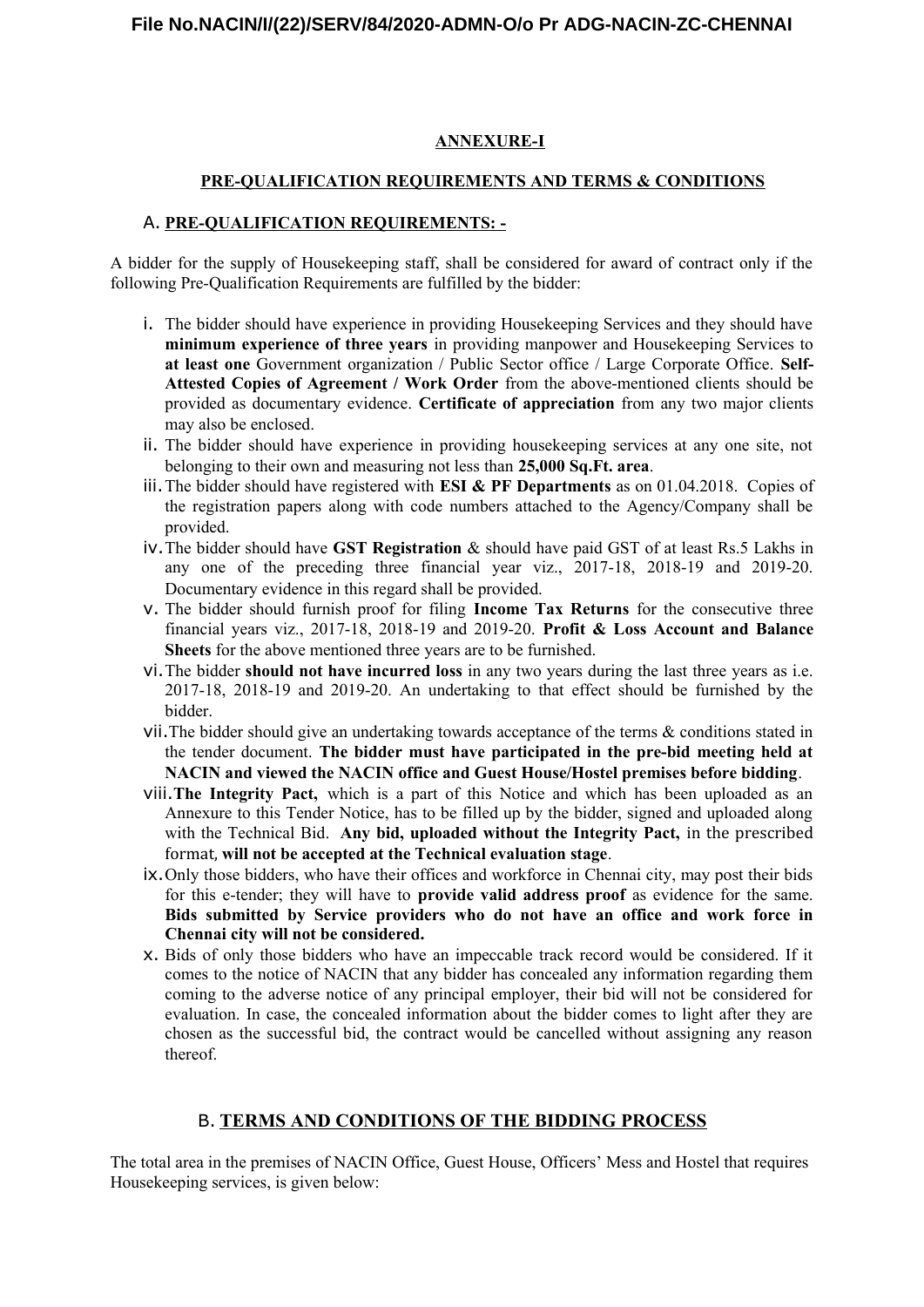| <b>Sl. No.</b> | Name of the Office                              | Location                                | Total Area in Sq. Ft. |
|----------------|-------------------------------------------------|-----------------------------------------|-----------------------|
| 1              | <b>NACIN Office</b><br>Chennai-600058.          | 1st Floor                               | 9,541.75              |
| $\overline{2}$ | <b>NACIN Office</b><br>Chennai-600058.          | $2nd$ Floor                             | 6,738.26              |
| 3              | <b>NACIN Office</b><br>Chennai -600058.         | $\beta^{rd}$ Floor                      | 1,991.34              |
| 4              | <b>NACIN Hostel</b><br>Chennai-600 040.         | <b>Block Nos.</b><br>$30, 31, 32 \& 33$ | 14,250.46             |
| 5              | <b>NACIN</b> Guest House,<br>Chennai – 600 040. | Door No.2,<br>Block No.505              | 1,463.90              |
| 6              | NACIN Officers' Mess,<br>Chennai - 600 040.     | Door No.1,<br>Block No.506              | 1,463.90              |
|                | <b>Total</b>                                    |                                         | 35,449.61<br>Sq.Ft.   |

## **TOTAL AREA OF HOUSEKEEPING SERVICES**

- 1. **Earnest Money Deposit (EMD) of Rs.25,000/- (Rupees Twenty Five Thousand only) in the form of a Demand Draft / Banker's Cheque of Nationalised bank drawn in favour of the Additional Director, NACIN, Chenna**i should accompany the tender. Tenders received without Earnest Money Deposit or proof of EMD Exemption will be rejected. EMD should be collected personally by all the bidders at the end of the selection process from the office of NACIN, Chennai. However, the EMD shall be forfeited in case the successful bidder who is chosen, withdraws or the details furnished in bids are found to be incorrect or false during the tender selection process. No interest amount will be paid on the Earnest Money Deposit. EMD of the selected bidder will be returned on furnishing the performance guarantee as detailed below:
- 2. **Performance Guarantee**: The successful tenderer, shall submit **one month's value of contract, excluding GST,** as Performance Guarantee in the form of **a Demand Draft / Banker's Cheque of Nationalised bank drawn in favour of the Additional Director, NACIN, Chenna**i**,** drawn in favour of the Pr. Additional Director General, NACIN, Chennai before awarding of contract. It will remain valid for a period of six months beyond the date of completion of all contractual obligations. No interest will be paid on this deposit.
- 3. The bidder must have a **solvency certificate** from his banker for an amount not less than Rs.15 lakhs while bidding (details to be given in Technical Bid).
- 4. The bidder shall **produce copy of license** under the Contract Labour (R & A ) Act, from the licensing Authority within one month from the date of awarding the contract.
- 5. **The total number of Housekeeping Staff to be provided by the service provider, locationwise** should be indicated in the "Technical/Qualifying Bid" (Annexure-II) by the service provider.
- 6. The increase in wages on account of increase in Dearness allowances, as announced by the Government of India every year, shall be paid to all the housekeeping staff by the contractor and this amount will be compensated by NACIN to the service provider.
- 7. This Academy reserves the right to accept or reject any bid and to annul the bidding process and reject all bids at any time, without incurring any liability to the affected bidder or bidders or any obligations to inform the affected bidder or bidders of the grounds for such action.
- 8. The agreement will be in force for the period of one year. If the services provided by the contractor are found to be not satisfactory at any given time during the validity of the Contract, the Department reserves the right to terminate the contract by giving one month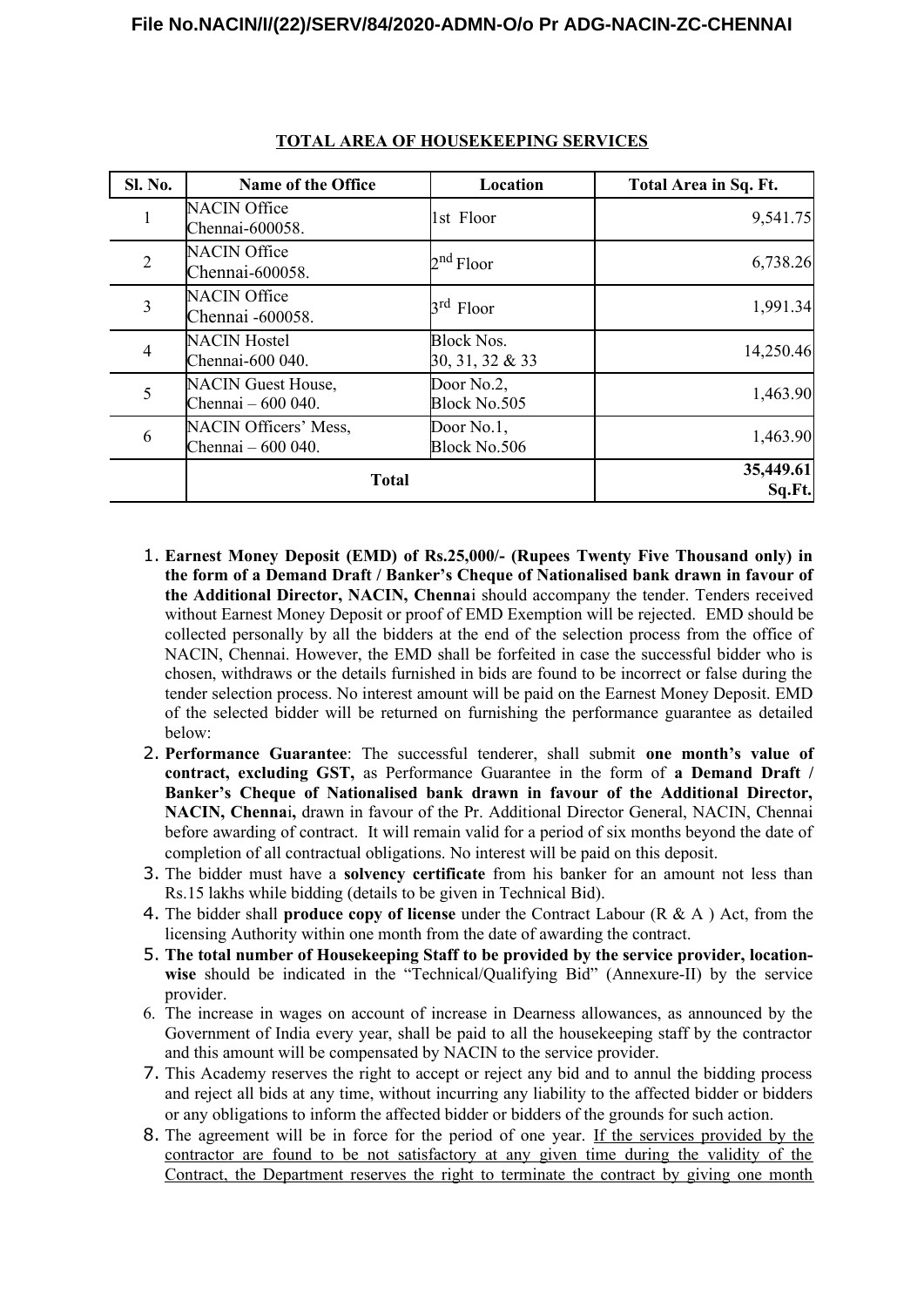notice.

- 9. Conditional tenders, late tenders, tenders incomplete or not fulfilling all the tender conditions specified and tenders submitted without visiting the premises or without participating in the pre-bid meeting or without having an office in Chennai, will be rejected.
- 10. The "Technical / qualifying Bids" will be processed first. Service providers who do not fulfil pre-qualification requirements will not be considered for Technical Bid evaluation. **The Financial bid should be downloaded separately and filled in the BoQ format of Annexure.III.** Financial bids of only those service providers who fulfil the "Pre-Qualification Requirements", who accept the "Terms and Conditions" of the tender notice and who qualify in the technical bid evaluation, will be opened. **The Service provider, who has quoted the lowest amount in the Financial Bid, will be awarded the contract, subject to the bidder being qualified in all aspects of the Terms and Conditions**. Care may be taken to ensure that the financial bid's details are not visible along with the technical bid. In case the financial bid of any bidder is visible along with the technical bid, that bid will be liable to be rejected.
- 11. The bidder shall quote their rates for the services to be provided **in Rupees per sq. feet per month in respect of Housekeeping Services**. The amount should include Employer's contribution towards PF, ESI, etc. and the Service provider's profit margin. All the personnel who are deployed should be paid the **eligible annual bonus of Rs.7000/-** by the service provider. This bonus will be paid by the service provider **every month on pro-rata basis.** So, the quoted amount should include this monthly pro-rata bonus amount also. **The cost of cleaning material should not be included in the rate for bidding as it will be provided by NACIN**. The contractor would be liable for ensuring compliance with the relevant rules and regulations as notified by the Government, in this regard, from time to time

#### C. **WORKING TERMS AND CONDITIONS FOR HOUSEKEEPING STAFF:**

- 1. The Contractor shall employ only those persons who are approved by NACIN and shall not remove them without express approval of NACIN in writing. The Contractor shall promptly replace any person who is found to be medically unfit, or not maintaining adequate personal hygiene, or whose behaviour is found to be not courteous or who is otherwise found to be unfit for working within NACIN Campus or unfit for being deployed for these services by NACIN. In case the Contractor fails to remove or replace such person beyond three days after the request of NACIN to replace him, a penalty of Rs. 100/- per day per such person will be leviable by NACIN, which will be deducted from the monthly payment of the Contractor. The Contractor shall not remove any person, once approved by NACIN, without the approval of NACIN in writing.
- 2. The personnel to be deployed for Housekeeping should be well experienced and trained adequately to handle any type of cleaning, House-keeping and other related work in the case of Housekeeping staff, entrusted to them by this office.
- 3. The Agency shall ensure that the manpower supplied present themselves in a clean and tidy manner. The contract workers deployed should have knowledge of local language and preferably English/Hindi also. All supplied personnel must obey instructions of NACIN office staff and the office supervisor.
- 4. The deployed workers should have no past criminal record. Their antecedents should be verified by the Agency from the local police authorities.
- 5. The housekeeping personnel should be provided with uniforms & identity cards prominently displayed. The responsibility of providing approved substitutes, if a person goes on leave, shall be with the Contractor and it should not hamper the effective functioning of Office / Hostel / Guest House. In case of absence/leave of an employee, salary for the days of absence/ leave will be cut from the monthly bill. Failure to provide approved replacement of a person, for absence beyond 2 days, may also attract imposition of penalty to the service provider by NACIN. The penalty will be calculated based on the number of days absent multiplied by the daily wages payable to such a person and the same will be payable by the service provider. In case of non-payment, the said amount will be deducted from the monthly bill.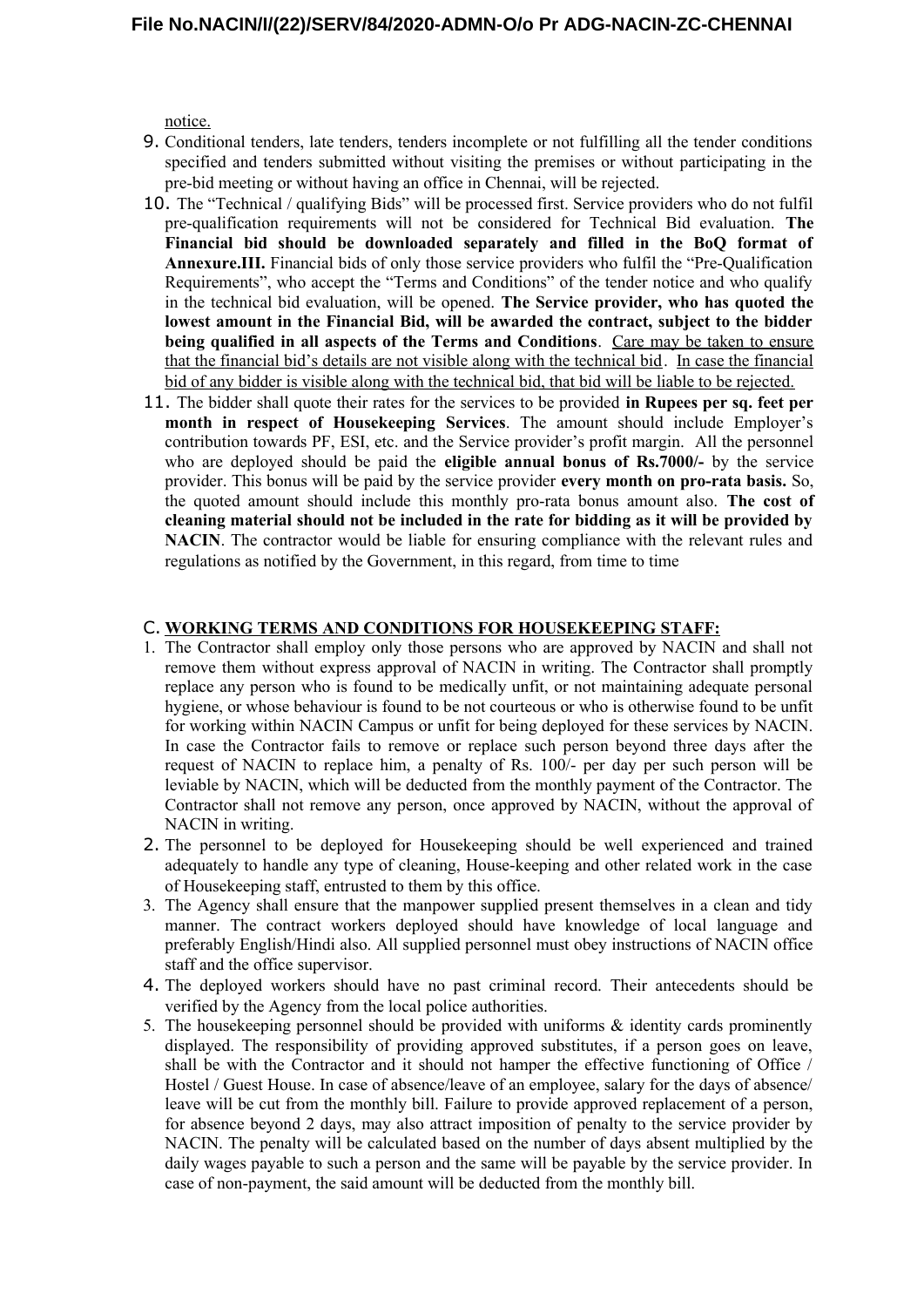- 6. The working hours with regard to NACIN Office will be from 08-30 Hours to 17-00 Hours daily. A skeleton staff of at least two personnel should be provided beyond 17-00 Hours on all working days to cater to any emergency work that may arise. The entire Office premises should be kept clean & tidy by **9.15 AM** on all working days. The personnel at NACIN office employed should work on all days except Sundays and National Holidays. The personnel shall report to the Supervisor, who in turn would report to the Officers-in-charge as assigned by this office.
- 7. In respect of the Hostel and Guest house, there should be a concrete arrangement in the deployment of staff to ensure availability of housekeeping staff to attend to hostel related activities. It should also be ensured that the hostel room and Guest suites are cleaned and kept ready for the guest before check in. The housekeeping personnel shall attend to their work sincerely and shall be polite and well-mannered with the guests at all times. The personnel shall report to the Officers-in-charge as assigned by this office.
- 8. In case of emergencies, the Agency has to make the staff available, to cater to emergency services and urgent work entrusted by this office, as and when need arises.
- 9. If the quality of house-keeping is found to be not satisfactory, a penalty of Re.0.20 per sq.ft per day for the affected area shall be imposed by NACIN. The decision of the officer of NACIN designated for this purpose shall be final and binding.
- 10. Apart from registration under ESI  $\&$  PF Acts, the service provider should be registered with other relevant statutory enactments dealing with employment of labour. All existing statutory regulations of both State as well as Central Government shall be adhered to by the service provider and all records maintained thereof shall be made available for scrutiny by this office.
- 11.**The wages paid to the personnel should strictly adhere to the Code on Wages, 2019 and Contract Labour (R & A) Act, 1970.** License from Labour Department as per section 12 of Contract Labour (R& A) Act, 1970 should be obtained for the contract work within 7 days of award of contract. The service provider should ensure during the contract period to pay the wages as per **the Code on Wages, 2019**. Any default would be viewed seriously resulting in cancellation of contract.
- 12.The wages of the deployed personnel pertaining to a particular month **should be paid on or before the 7<sup>th</sup> working day** of the next month. Any default would be viewed seriously resulting in cancellation of contract and blacklisting of the firm. The agency should ensure that there is absolutely no scope for any grievance from the personnel on delayed payment of wages.
- 13.Increase in wages on account of increase in Dearness allowance as announced by the Government of India from time to time should be paid by the service provider and this will be compensated by the principal employer i.e. NACIN.
- 14.The deployed manpower should be paid the **eligible annual bonus of Rs.7000/-** by the service provider. This bonus will be paid by the service provider **every month on pro-rata basis.** This bonus amount will be compensated to the service provider by the principal employer every month.
- 15.The employees engaged by the Service provider will be in the employment of the Contractor only and not of NACIN. The staff provided by the contractor shall have no right to claim / seek any employment in the Department based on the service rendered or any other basis and it is purely a contractual responsibility through the Contractor.
- 16.Mode of payment will be monthly and the payments to the Contractor will be through Electronic Clearing Service (ECS) only. TDS shall be deducted by NACIN as per the Income Tax Act and GST Act from the monthly bills.
- 17.The Contractor shall ensure that the deployed personnel report to the officer(s) specifically appointed by this Office and shall perform all the contractual obligations as per the stipulations. It should be noted that the Supervisor reports to the Officers of the Department in order to effectively monitor the work at the work place and it shall not mean that there is brevity of contract between the Supervisor and the Department.
- 18.During the currency of the Contractual obligation, due to acts of omission or negligence, dishonesty or misconduct of the men/women engaged, if any damage or loss of whatsoever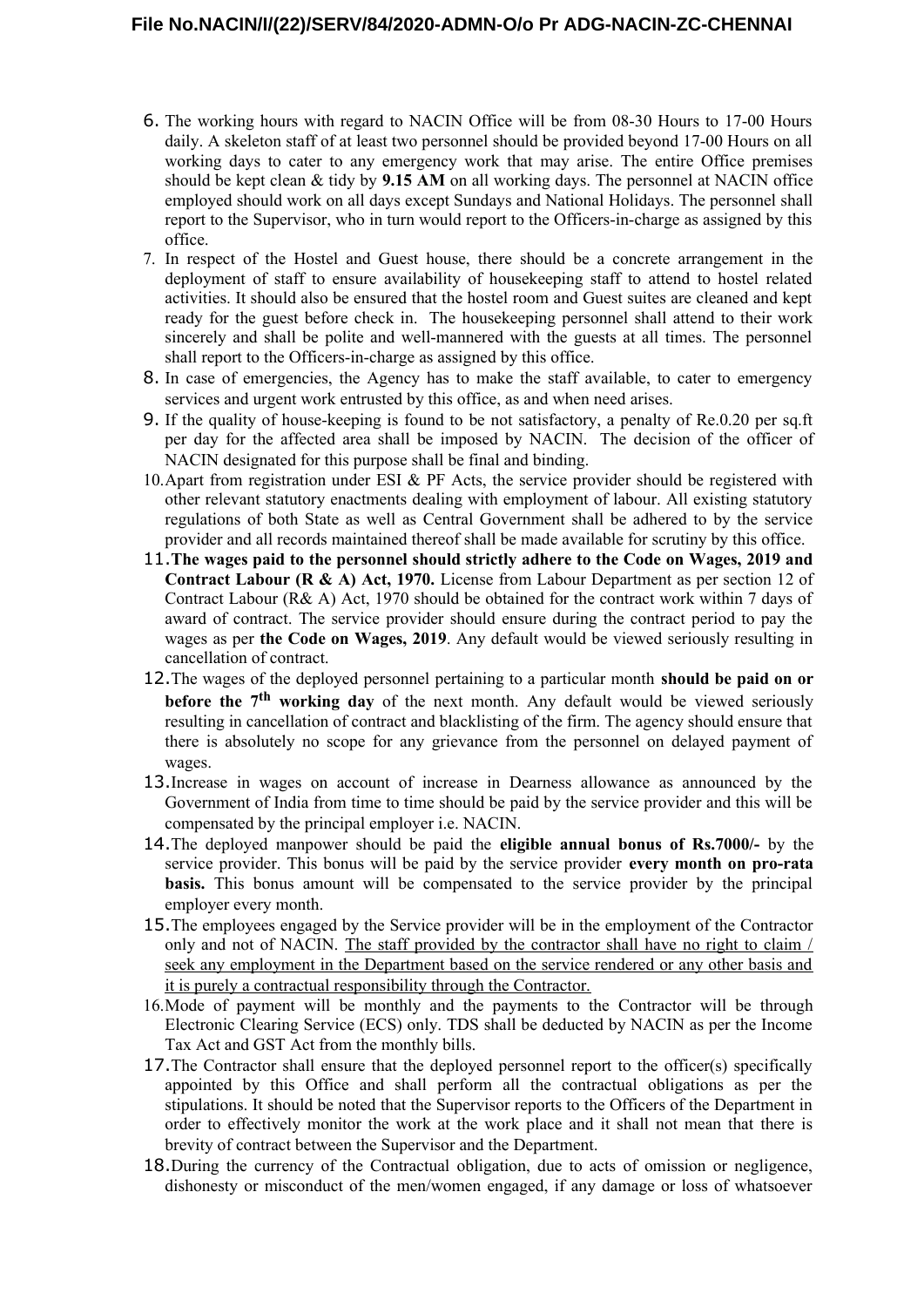nature, is caused to the property or persons employed by the Contractor, the sole responsibility of the same shall lie on the Contractor alone. The agency shall indemnify and shall keep this Office indemnified against and this Office shall not be liable to pay any damages or compensation to such person or to third party. Further, damages or loss, if any, caused by the service personnel to NACIN Office/Guest House/Hostel or its Officers, shall be charged to the Contracting Agency and recovered from its dues / bills.

- 19.In case the agency withdraws or the department terminates the contract for violation of terms and conditions and / or deficiency in services during the period of contract, the additional expenses in hiring a new contractor on temporary arrangement till the time of appointing a regular contractor through a similar tender process, shall be adjusted against EMD/Performance guarantee provided by the successful bidder.
- 20.This Academy reserves the right to suspend the services of the Contractor at any time without giving any notice if found not to be in compliance with the terms and conditions of this tender.
- 21.**The cost of cleaning material should not be included in the rate for bidding as it will be provided by NACIN**. The Service Provider should specify the materials to be supplied for the house keeping services. All the housekeeping materials / consumable, such as brooms, cob web sticks, dusters, mop sticks, buckets, mugs, toilet cleaner, floor cleaner, toilet fresheners, urinal cakes, cleaning powder, phenyl, hand wash liquid, toilet cleaning brush, cleaning / dusting cloths, water wipers, dust bins, garbage bins, room sprays, scrubbing pads, naphthalene balls, glass cleaning equipment etc. as required to execute to above job will be supplied by this Academy.
- 22.It is important that all bidders should include a reasonable margin in their bids to cover additional expenses such as cost of uniform, ID cards, office expenses, etc. Reducing the margin for the sole purpose of emerging as the L1 bidder is an unfair practice leading to creation of an uneven playing field for other bidders. Rejection of the financial bids of bidders who do not have reasonable margins to cover statutory expenses will be at the discretion of NACIN.
- 23.Any Tenderer whose contract with any Department of Central or State Government or any other Public Sector Undertaking has been terminated on account of unsatisfactory services before the expiry of contact period at any point of time during the last 5 years, will be summarily rejected. Likewise, during verification of the credentials of the bidders during the Technical bid evaluation, any bidder found having a bad reputation in the market will be rejected.
- 24.If a bidder, who is successful in the tendering process and has entered into a contract with NACIN, is later found to have falsified his identity or credentials in any manner, the contract will be immediately terminated, blacklisted and any loss to the Department will be adjusted against the EMD or performance guarantee/Bank guarantee provided by the service provider
- 25.The tenderers who have been blacklisted or debarred by any Department of Central or State Government or any other Public Sector Undertaking will be ineligible during the period of such blacklisting or for a period of 5 years from the date of blacklisting /debarment, whichever is earlier.
- 26.If at any time during currency of the contract, the scope of work for which this job has been awarded is reduced / abandoned or if the number of persons employed by the Contractor is reduced from the stipulated number for any period, the payment/value of this job order shall be reduced on pro-rata basis, by this office and would be binding on the service provider.
- 27.The service provider shall submit the bill for every month on the last working day. and must compulsorily enclose the payment challans/details of PF, ESI & GST, Attendance sheet and Salary slips for the month. The bills will not be taken up for payment if the enclosures are not submitted. No interim bills will be entertained. The payment is subject to the TDS as applicable, under the Income Tax Act, 1961 and GST Act.
- 28.All existing statutory regulations of both State  $\&$  Central governments shall be adhered to  $\&$ complied with by the Housekeeping agency and all records maintained thereof should be made available on demand, for scrutiny by this Office. The Housekeeping Agency shall strictly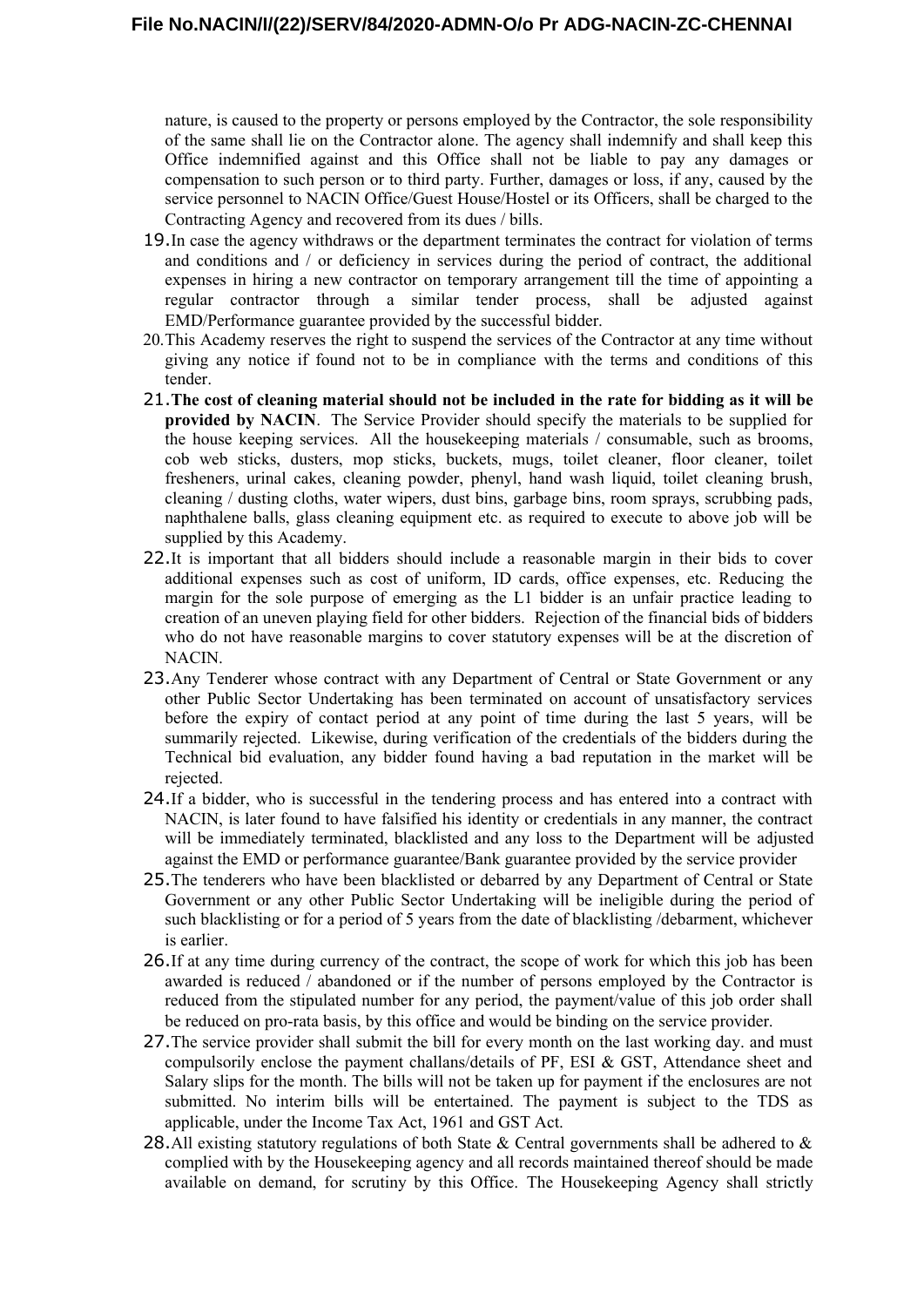comply with the terms and conditions of the agreement, which will be executed with the successful tenderer. Failure by the agency to comply with such statutory requirements and / or the terms of the agreement during the period of agreement or deficiency in services shall result in termination of the contract.

29.Any dispute arising out of this agreement or that which may arise in future, shall be resolved by taking recourse to mutual settlement, failing which the dispute will be subject to jurisdiction of Chennai Courts only. Without prejudice to any action taken under any other law for the time being in force, NACIN, Chennai reserves the right to initiate proceedings for blacklisting or debarring for a specified number of years in case of deficiency of services on any count. NACIN, Chennai is also entitled to withhold payments due to the Housekeeping Agency in case of any dispute, till it is resolved.

### **C (1) - SCOPE OF HOUSE KEEPING SERVICES AT NACIN OFFICE SITUATED AT AMBATTUR INDUSTRIAL ESTATE, CHENNAI – 600 058**

NACIN office is housed at I, II and III floor (with lift facility upto II Floor) of the building premises at the above mentioned address. There is a kitchen and dining hall in the II Floor for running the canteen. The housekeeping work to be done in the NACIN office is as follows:

- a. Sweeping and wet mopping of the entire area including the area in front of the Lift in all floors.
- b. Furniture like Tables, Chairs, Visitor Chairs, Sofas, Almirahs, etc. and all the Electronic Gadgets like Computers, Telephones, Fax Machines, and Photocopier Machines etc. have to be cleaned daily. The Doors, Windows, Partitions including the Particleboard, Glass and Aluminum Channels in the entire office should be cleaned daily.
- c. Deep cleaning of the Toilets including Water Closets and Urinals with attached water and Washbasins by using disinfecting materials like Phenyl, Toilet Cleaner, Cleaning Powder, Soap Powder etc. is to be done thrice a day and more often if needed. Cleaning of all Sanitary Fittings, Tiles and Mirrors on the walls in the Toilets should be done daily.
- d. Vacuum cleaning the Systems Room and all Computers in the office and sofa sets twice a week. Vacuum Cleaner will be provided by NACIN.
- e. Removal of blockages and clogging in the Wash Basins and other Sanitary Fittings in the Toilets has to be done as soon as the problem is detected for smooth drainage of waste-water.
- f. Collection of all the garbage and waste and transport/disposal of the same to the nearest dumping point set up by the Corporation.
- g. Maintenance and upkeep of the entire office premises including kitchen and dining hall.
- h. Cleaning of the lift and staircases.
- i. Shifting of Furniture and other equipment and files whenever required.
- j. Maintenance of kitchen and dining hall including washing vessels, utensils, crockeries and cutleries.
- k. Attending to electrical facilities in the office like changing of Tube Lights, Bulbs and such other minor repairs whenever required.
- l. All Name Boards, Wall Panels Paintings etc. should be wiped and cleaned at regular intervals. All Brass Boards have to be polished with brass polish.
- m.Care should be taken that the gadgets and equipment are not tampered with during the cleaning operation.
- n. Cleaning of all panels and Notice Boards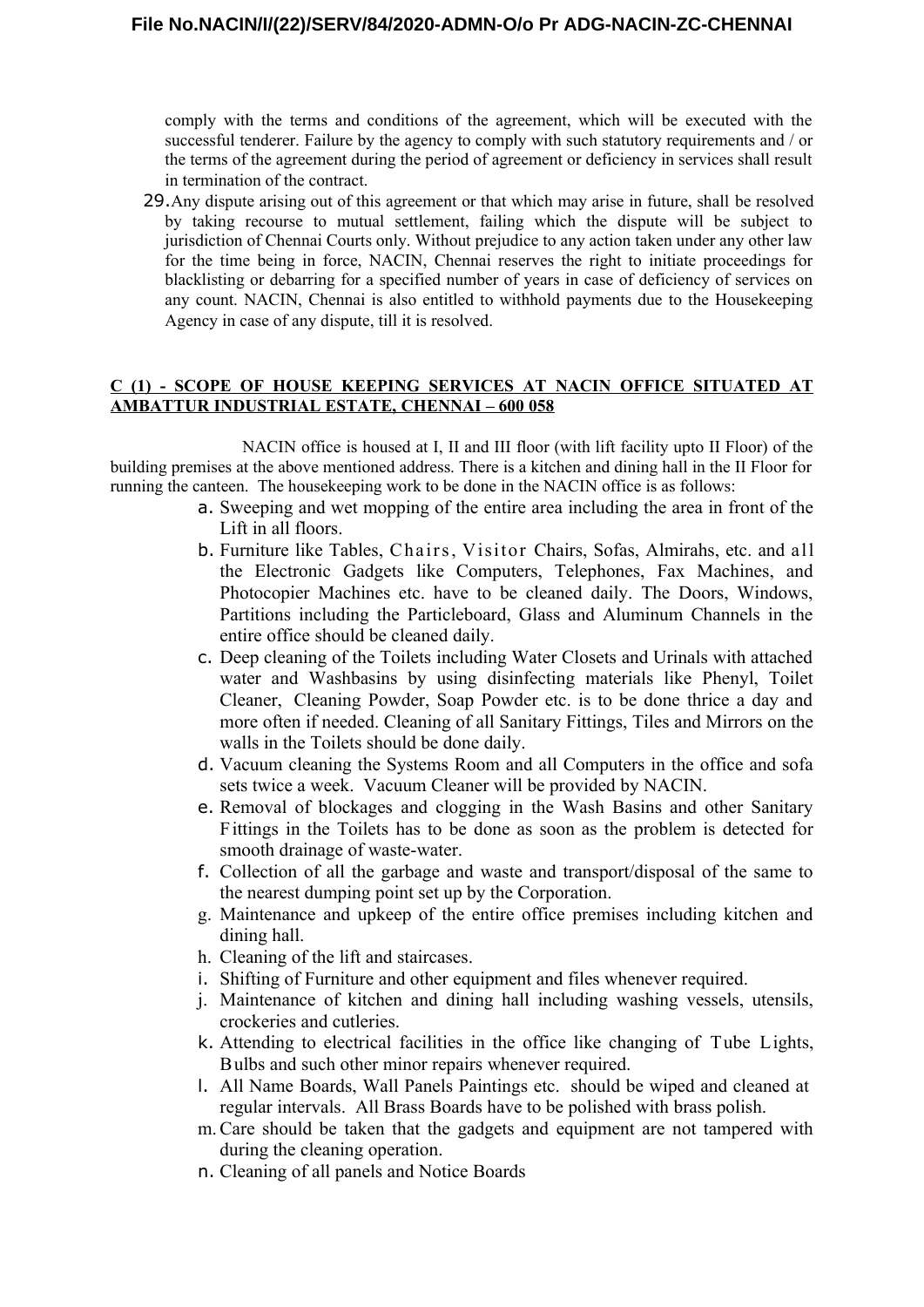o. Such other cleaning or other work that may be entrusted from time to time by the officers concerned.

# **WEEKLY SERVICES (Saturdays)**

- a. Removal of cobwebs in the Office Rooms, Corridors and Lavatories.
- b. Removal of dust accumulated on the Walls, Windows, Window Panes and Ventilators in the Toilets.
- c. Thorough Washing, Rubbing and Cleaning of Corridors using Scrubber Machine. Scrubber Machine to be provided by the Service Provider.

### **C (2) - SCOPE OF HOUSE KEEPING SERVICES AT NACIN HOSTEL, GUEST HOUSE AND OFFICERS' MESS SITUATED AT ANNA NAGAR, CHENNAI-600040.**

NACIN, Hostel consists of 4 Blocks each consisting of 12 rooms with attached rest rooms in 3 floors (i.e. total of 48 rooms), one Guest House with 4 guest suites and one officers' Mess. The Housekeeping work to be done in these premises are:

- 1. Ensuring similar house-keeping work, as listed in "a" to "o" above as applicable to NACIN Hostel, Guest House and Officers' Mess.
- 2. Energy Saving and water conservation is essential and the Housekeeping Supervisor at the Hostel/Guest House should ensure that the Air-Conditioners, Fans & Lights etc., are switched off when the Guests are not in the rooms and that unoccupied rooms are kept under lock and key.
- 3. Once the occupants vacate the room(s)/guest suite(s), they should be cleaned up and the bed linen should be replaced with fresh/clean ones.
- 4. Hostel rooms and Guest Suites in the Guest House, should be kept clean and tidy for occupation before the arrival of the guests.
- 5. The bed linen, pillow covers etc. in the Hostel rooms/ Guest suites should be changed before entry of new guests and should be changed at frequent intervals, preferably weekly once when the guests continue to stay for a longer time.
- 6. Equipment such as Air conditioners, television, water purifier, refrigerator, washing machine, grinder, gymnasium equipment, kitchen equipment & accessories etc. available in the Hostel-cum-Guest House shall be kept clean and looked after properly.

## **WEEKLY SERVICES:**

**(i)** Removal of cobwebs, accumulated dust on walls and cleaning of doors, window panes, curtains, name boards etc,

**(ii)** Thorough washing, rubbing and cleaning of corridors and steps using scrubber machine.

-Sd-**ASSISTANT DIRECTOR NACIN, CHENNAI**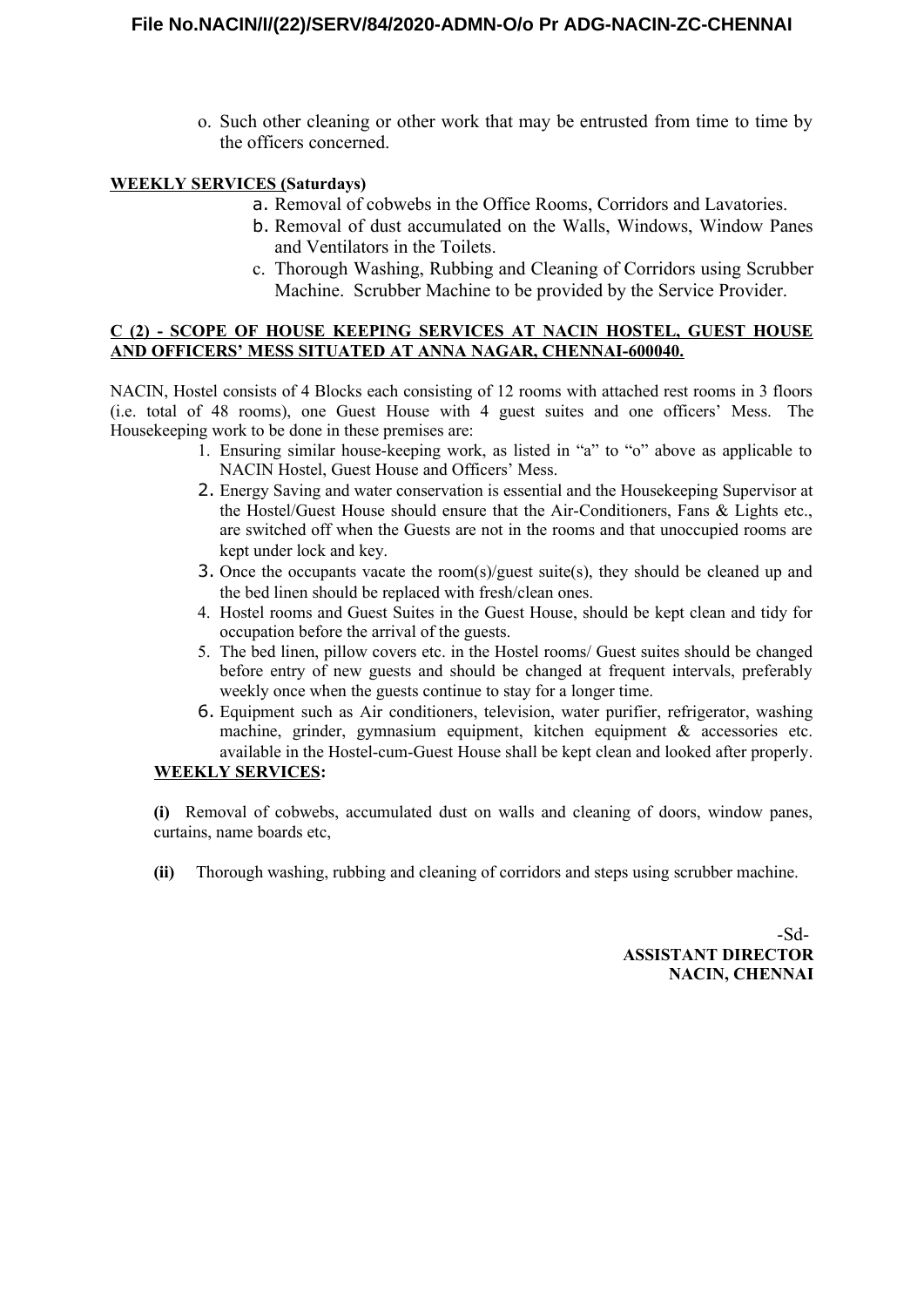| <b>ANNEXURE-II</b>                                                                                         |                                                                                                                                                                        |                         |  |  |
|------------------------------------------------------------------------------------------------------------|------------------------------------------------------------------------------------------------------------------------------------------------------------------------|-------------------------|--|--|
| <b>TECHNICAL / QUALIFYING BID</b><br>E TENDER FORM FOR SUPPLY OF HOUSE KEEPING SERVICES FOR NACIN, CHENNAI |                                                                                                                                                                        |                         |  |  |
|                                                                                                            |                                                                                                                                                                        |                         |  |  |
| SI.<br>No.                                                                                                 | <b>Particulars</b>                                                                                                                                                     | <b>Details</b>          |  |  |
| $\mathbf{1}$                                                                                               | Name of the Service Provider                                                                                                                                           |                         |  |  |
| 2.                                                                                                         | Complete Address in Chennai city (with PIN Code)                                                                                                                       |                         |  |  |
| 3.                                                                                                         | Telephone Numbers<br>Landline numbers:                                                                                                                                 |                         |  |  |
|                                                                                                            | Mobile numbers:                                                                                                                                                        |                         |  |  |
| 4.                                                                                                         | <b>Fax Numbers</b>                                                                                                                                                     |                         |  |  |
| 5.                                                                                                         | e-Mail ID                                                                                                                                                              |                         |  |  |
| 6.                                                                                                         | <b>Status of Ownership</b><br>(Prop./Partnership/Company) Please attach proof                                                                                          |                         |  |  |
| 7.                                                                                                         | Name & Address of the Prop./Partners/Directors<br>(with Mobile Numbers)                                                                                                |                         |  |  |
| 8.                                                                                                         | Date of incorporation of the Firm/Company                                                                                                                              |                         |  |  |
| 9.                                                                                                         | Contact Person(s) with Mobile Number(s)                                                                                                                                |                         |  |  |
| 10.                                                                                                        | Years of experience in providing Manpower and Housekeeping<br>Services                                                                                                 |                         |  |  |
|                                                                                                            | Name the Government Organization / Public Sector Offices / Large<br>11. Corporate Offices, where house Keeping services have been provided for<br>three or more years. | List may be<br>attached |  |  |
| 12.                                                                                                        | Name & Address of the site measuring 25,000 Sq.Ft and above, where<br>housekeeping services are being provided /were provided                                          |                         |  |  |
| 13.                                                                                                        | Details of Registration with PF & ESI Authorities<br>(Please upload proof)                                                                                             | PF:<br>ESI:             |  |  |
|                                                                                                            | 14. Service Tax/GST Registration No. (Please upload photocopy)                                                                                                         |                         |  |  |

| 15 Amount of Service Tax / GST paid<br>(Rs. in lakhs)                                                                                                                                        | Year     | S(Tax / GST)<br>Amountl<br>paid (Rs. in lakhs)     |
|----------------------------------------------------------------------------------------------------------------------------------------------------------------------------------------------|----------|----------------------------------------------------|
|                                                                                                                                                                                              | 2017-18: |                                                    |
|                                                                                                                                                                                              | 2018-19: |                                                    |
|                                                                                                                                                                                              | 2019-20: |                                                    |
| PAN No. of the Company<br>(Please enclose photocopies of PAN Card and<br>16. evidence for filing of IT returns for the last<br>three Financial Years viz., 2017-18 & 2018-19<br>and 2019-20) |          |                                                    |
| 17. Annual Turnover for the last three financial<br><b>vears</b><br>(Please attach balance sheets/Auditor's                                                                                  | Year     | <b>Annual Turnover</b><br>Amount<br>(Rs. in lakhs) |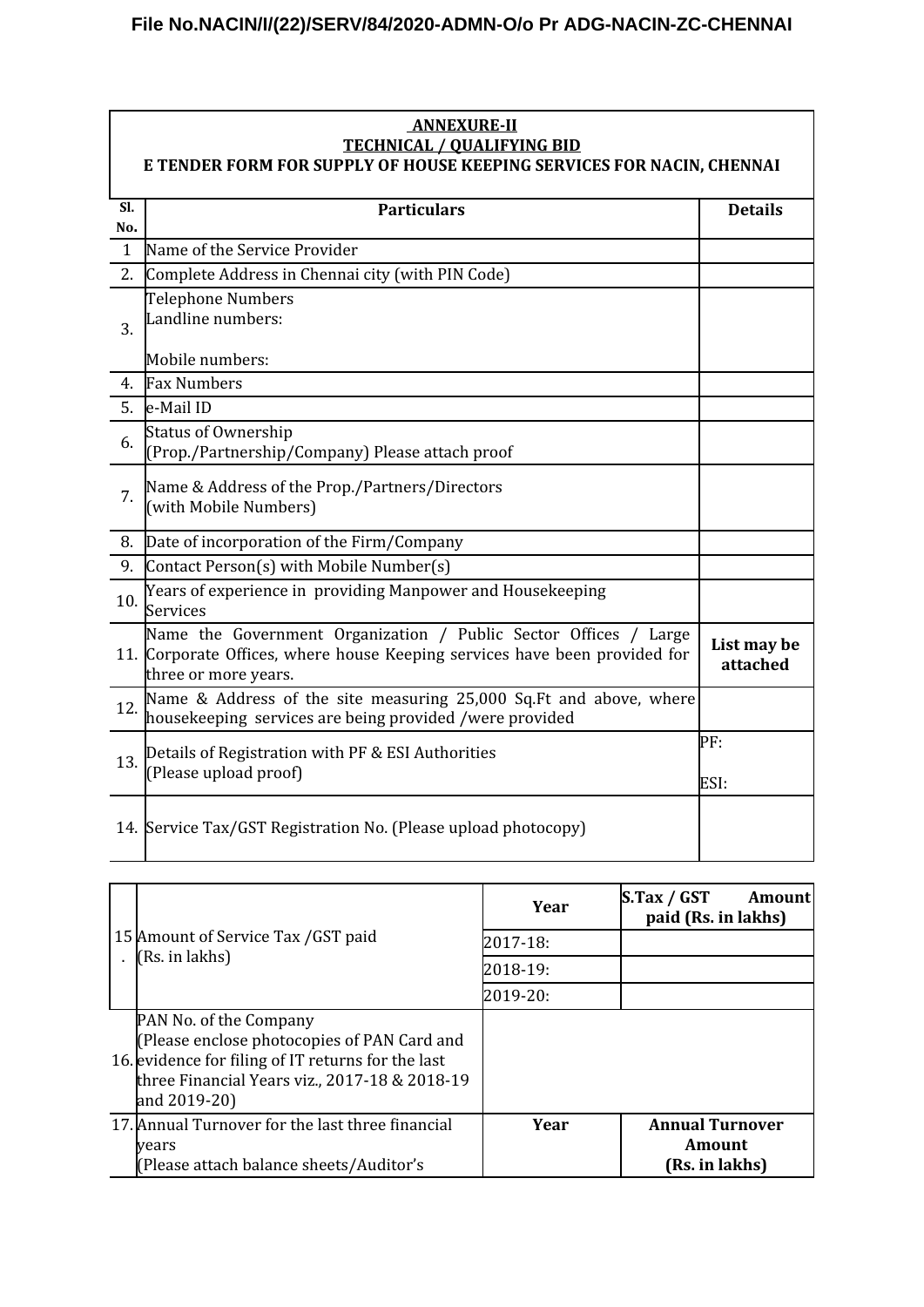# **File No.NACIN/I/(22)/SERV/84/2020-ADMN-O/o Pr ADG-NACIN-ZC-CHENNAI**

|     | Certificate)                                                                                            | 2017-18:                           |                                    |  |                               |
|-----|---------------------------------------------------------------------------------------------------------|------------------------------------|------------------------------------|--|-------------------------------|
|     |                                                                                                         | 2018-19:                           |                                    |  |                               |
|     |                                                                                                         | 2019-20:                           |                                    |  |                               |
| 18. | Details of Profit / Loss during the last three<br>financial years                                       | <b>YEAR</b>                        | <b>PROFIT</b><br>(Rs. in<br>lakhs) |  | <b>LOSS</b><br>(Rs. in lakhs) |
|     |                                                                                                         | 2017-18:                           |                                    |  |                               |
|     |                                                                                                         | 2018-19:                           |                                    |  |                               |
|     |                                                                                                         | 2019-20:                           |                                    |  |                               |
| 19. | Details of Solvency Certificate issued by the<br><b>Bankers</b>                                         |                                    |                                    |  |                               |
|     | List of clienteles along with Certificate of<br>20. Appreciation from at least two important<br>clients | Please furnish in a separate sheet |                                    |  |                               |
|     | No. of persons to be engaged by the Service<br>21. Provider for Housekeeping<br>(location-wise)         | Location                           | No. of Housekeeping staff          |  |                               |
|     |                                                                                                         | <b>NACIN Office</b>                |                                    |  |                               |
|     |                                                                                                         | NACIN Hostel<br>& Guest House      |                                    |  |                               |
| 22. | Details of Earnest Money Deposit (EMD)/<br>exemption certificate                                        |                                    |                                    |  |                               |

## D E C L A R A T I O N

I/We have read and understood the terms and conditions of the tender. I/we have also visited the premises of NACIN for getting a firsthand knowledge of the area and the work force required. We have also attended the pre-bid meeting and viewed the premises of NACIN office and Guest House/Hostel. Our company has not suffered loss during any two of the last three years i.e. 2017-18, 2018-19 and 2019-20. I/we hereby certify that the information furnished above is true and correct to the best of my / our knowledge. I/we understand that in case if any of the information/details furnished by us is found to be false & incorrect at any stage, our contract will be terminated immediately and our company will be liable for being blacklisted for future transaction with the Department.

> -Sd- (Signature of Authorized Signatory with date and Seal)

#### **ANNEXURE-IV**

### **UNDERTAKING BY THE BIDDER**

- 1. We are in compliance with the provisions of Contract Labour (R & A) Act, 1970, **the Code on Wages, 2019** and the provisions EPF & ESIC Rules.
- 2. We have not been in default of payment of salary/wages to any of our employees.
- 3. We have been duly registered with the EPF & ESIC and we have not been in default of payment of EPF/ESI to any of our Employees upto August 2020.
- 4. We have not incurred loss in any two years during the last three years as i.e. 2017-18, 2018-19 and 2019-20
- 5. We do not have any criminal proceedings against us.
- 6. We have uploaded the Integrity Pact, in the prescribed format, on the eProcurement site along by Bids.